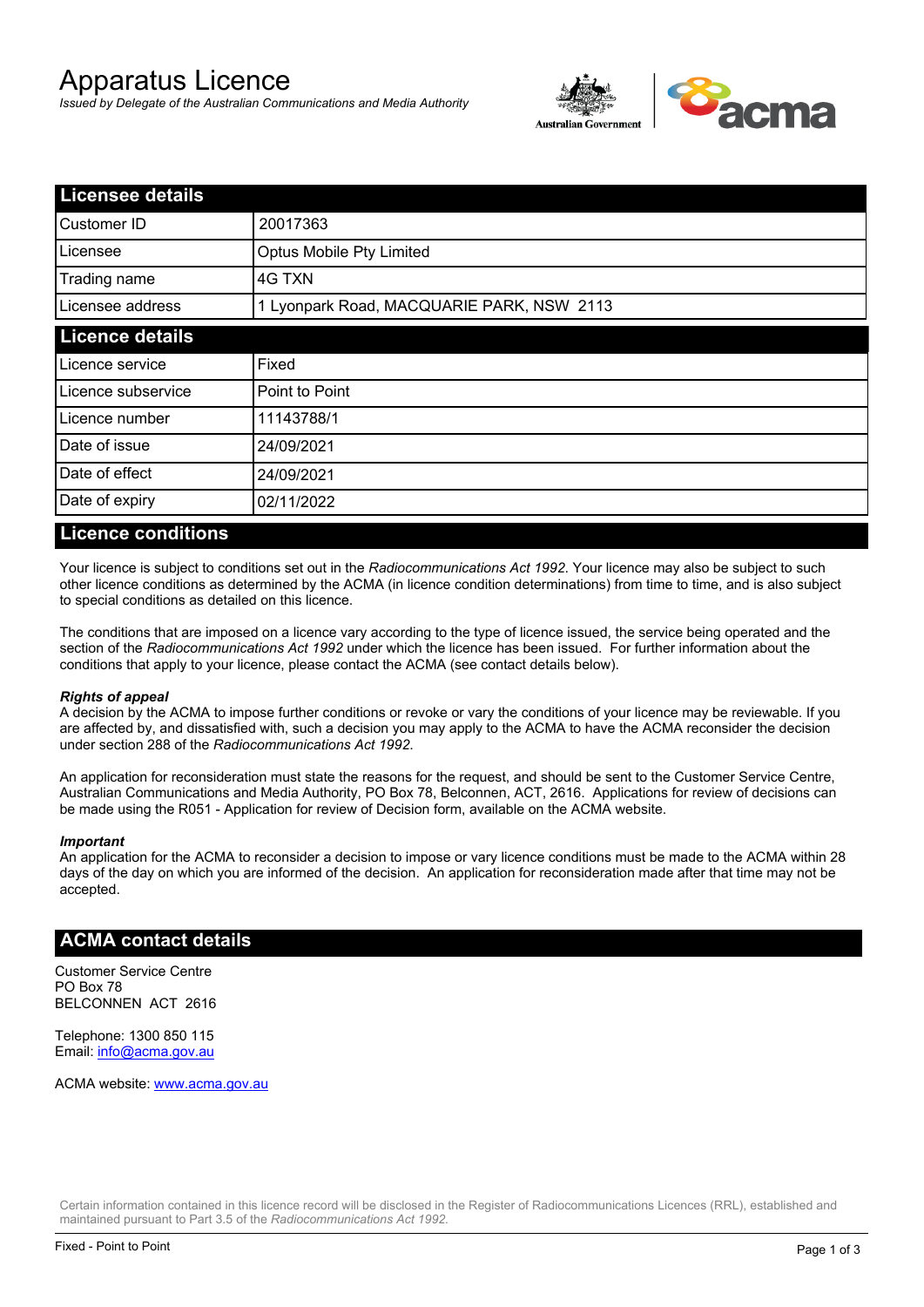# **Advisory Notes applying to licence no.: 11143788/1**

Conditions applicable to the operation of Point to Point station(s) authorised under this licence can be found in the Radiocommunications Licence Conditions (Apparatus Licence) Determination and the Radiocommunications Licence Conditions (Fixed Licence) Determination, the 'fixed licence lcd'. Copies of these determinations are available from the ACMA and from the ACMA home page (www.acma.gov.au).